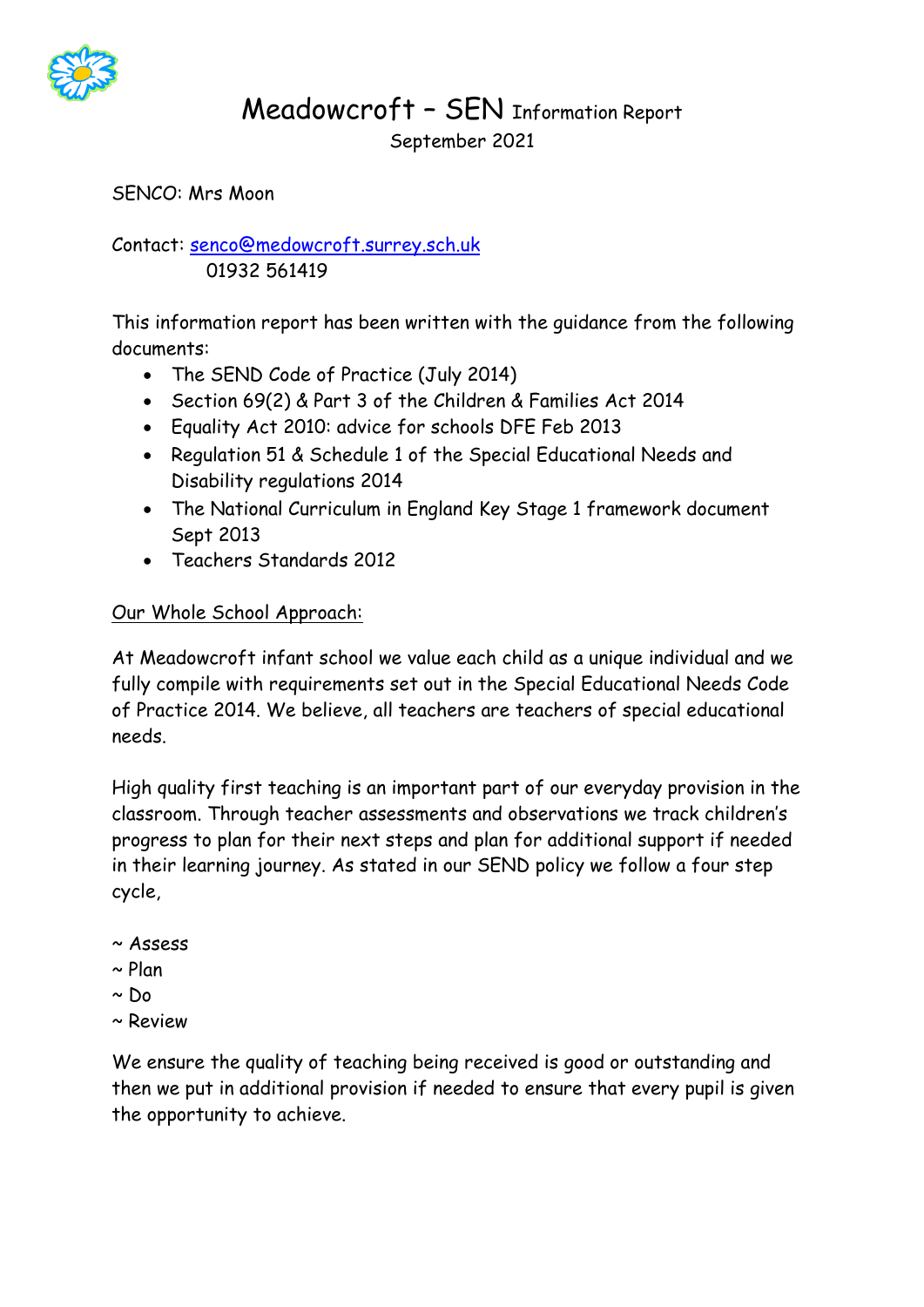## SEND Needs:

The SEN Code of Practice depicts SEND in four areas of need and support:

- 1. Communication and interaction
- 2. Cognition and learning
- 3. Social, emotional and mental health
- 4. Sensory and/or physical needs

Our provision begins in class following Waves of interventions:

#### WAVE 1

High quality inclusive teaching supported by effective whole school policies and frameworks clearly targeted on all learners' needs and prior learning. The schemes of work are designed to move all learners from where they are to where they need to be. It is based on good use of yearly transition data and quality first teaching.

## WAVE 2

This wave is designed to increase rates of progress and secure learning for groups of learners that puts them back on course to meet or exceed national expectations. It normally takes form of tightly structured programmes of small group support that has evidence base of impact on support. The support is carefully targeted according to analysis of need and is delivered by the teachers or teaching assistances who have the skill to help learners achieve their learning objectives. The progress of learners is closely tracked. This support can occur outside (but in addition to) whole class lessons or be built into mainstream lessons as part of guided work. The outcome of Wave 2 intervention is for learners to be back on track to meet or exceed national expectations. Children's progress is tracked formally every half-term and informally almost everyday by teachers!

## WAVE 3

The expectations are to accelerate and maximise progress and to minimise performance gaps. This may involve support from a specialist teacher, highly trained teaching assistant (TA) or higher level teaching assistant (HLTA) delivering one-to-one or small groups to support learners towards the achievement of very specific targets.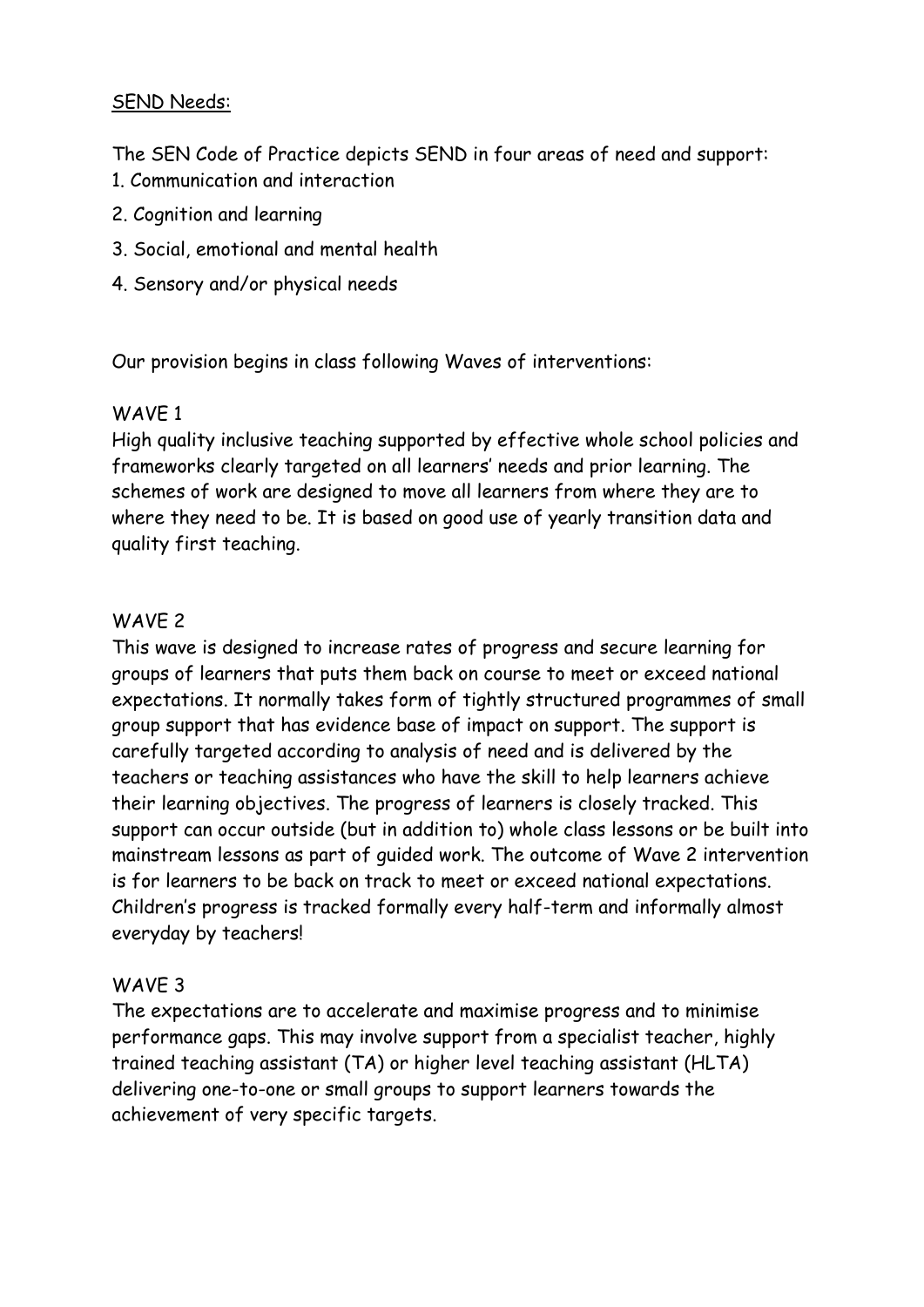Interventions so far…

| Area of SEND                           | <b>Intervention</b>      | Led by              |
|----------------------------------------|--------------------------|---------------------|
| Cognition and Learning                 | FFT (Fischer Family      | Teacher and trained |
|                                        | Trust - Literacy         | <b>HLTA</b>         |
|                                        | intervention)            |                     |
|                                        | Additional 1:1 reading   | Teacher and trained |
|                                        |                          | HLTA or TA          |
|                                        | Phonics focus group      | Teacher and trained |
|                                        |                          | HLTA or TA          |
|                                        | Focused maths group      | Teacher and trained |
|                                        |                          | HLTA or TA          |
|                                        | $1st$ Class @ Numbers -  | Teacher             |
|                                        | Maths intervention       |                     |
|                                        |                          |                     |
| Communication and                      | Listening skills         | Teacher & Trained   |
| interaction                            |                          | HLTA or TA          |
| Social, emotional and<br>mental health | Zones of Regulations     | Teacher & Trained   |
|                                        |                          | HLTA or TA          |
|                                        | Social skills groups     | Teacher & Trained   |
|                                        |                          | HLTA or TA          |
|                                        | Circle of Friends        | Teacher & Trained   |
|                                        |                          | HLTA or TA          |
| Sensory and/or physical                | Fine-manipulative skills | Teacher and trained |
| needs                                  | group - putty programme  | HLTA or TA          |
|                                        | Handwriting focus group  | Teacher and trained |
|                                        |                          | HLTA or TA          |

Adapting the curriculum and learning environment:

Through pupil progress meetings we drive our high expectations among staff about first quality teaching and the importance of differentiated lessons to meet every child's needs in the class.

At half termly progress meetings we discuss the needs of learners and where children are not making age expected progress; interventions may be discussed to help target the needs of the learner.

Staff will differentiate lessons and resources for children to access the curriculum. We have a whole school approach to inclusion which aims to support all learners in activities in the classroom. Any barriers to learning are discussed and we do what we can to overcome these. The first line of intervention begins in the classroom.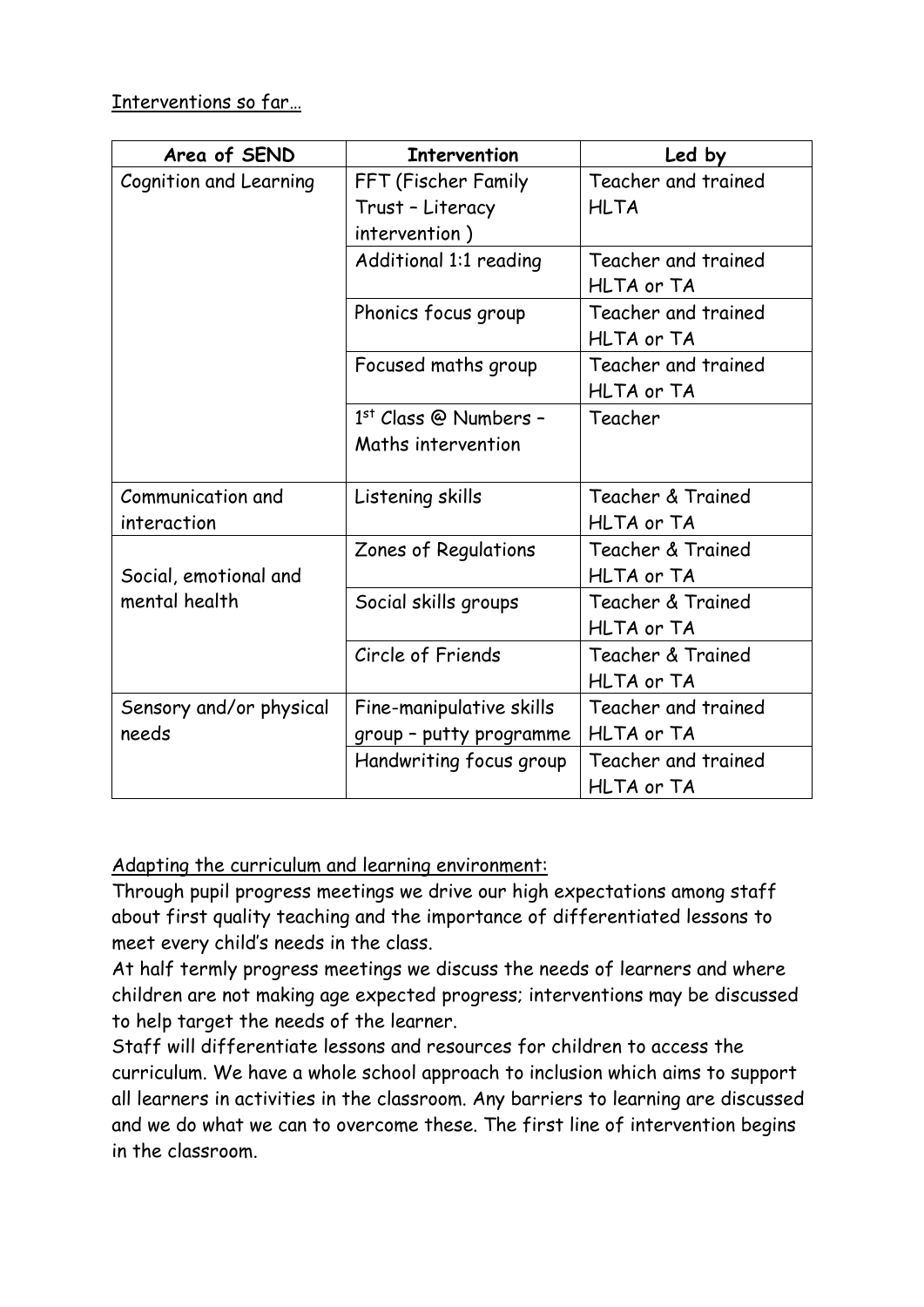Discussions with parents and the child:

Parents will be invited in to discuss initially with the class teacher and then if needed with the SENCO to implement an intervention that will support their child in accessing the curriculum. We will then involve the child in their learning, discuss with them what interventions are in place to support them. The Surrey's SEND Support Arrangements document will be put together and a one page profile will be filled in with the child so the views of the learner are taken into account and they are involved in their own learning journey.

We have an open door policy where parents should feel comfortable and free to come and talk about any concerns they have about their child at any time in the year.

During our four step cycle of assess, plan, do and review we will look at the actions needed to support a learner towards achieving their outcomes. We like and welcome parents to come in and discuss how they feel they can offer support and make recommendations on how we can engage in their child's learning.

If a pupil is either not making expected progress or achieving at a considerably lower level than is within the national expectations for their age, a decision may be made to request formal assessment for an Education Health Care Plan (EHCP). This will always be done in consultation with the parent/carer.

We recognise that pupils at Meadowcroft with medical conditions should be supported so that they have full access to education, including school trips and physical education. These children will be issued with a Health Care Plan (HCP) where staff will have up to date information on that child's condition and any requirements they need in class or out on school trips.

Throughout the year we will report on children's learning and inform parents on their child's progress. The SENCO is also available during parent's evenings. Again we welcome an open door policy if parents would like to come in to discuss the report.

We have a Parent teacher association where parents can become involved in school life. We have parent governors who help throughout the years to support the children's learning and always welcome new comers!

We also welcome parent volunteers in school to help with children's learning such as, hearing readers. If you are interested please visit our school office so we can arrange a DBS check.

## Staff Development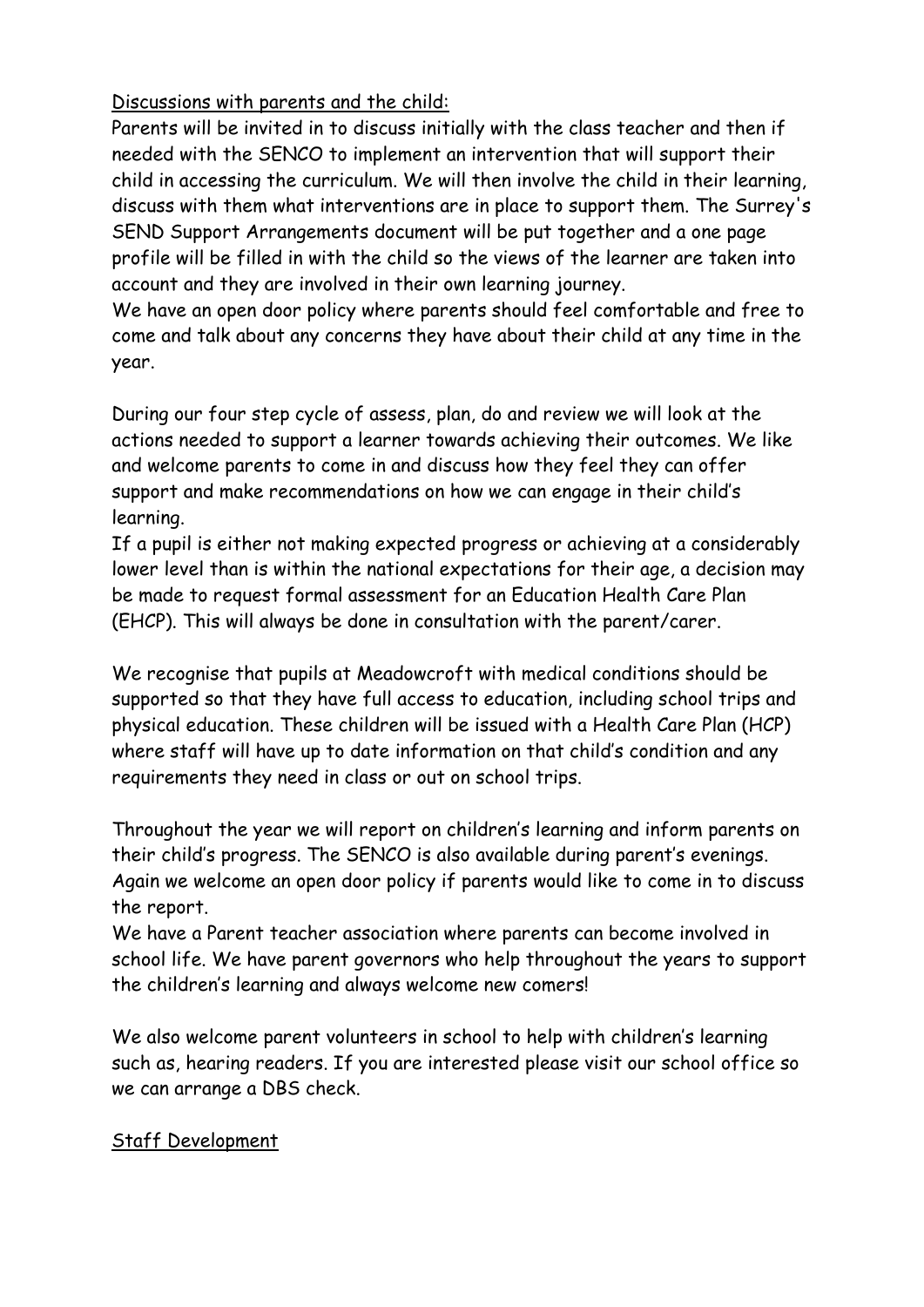All our staff consists of qualified teachers and teaching assistants. We have trained staff in autism, speech and language, ELKAN, ELS, Numicon and Social skills.

Each year and sometimes throughout the year we assess and plan the deployment of our staff. We want to ensure the best possible outcomes for our children, and will deploy staff according to their capabilities and qualified skills.

We will be contacting outreach workers from Freemantles school to come in and do some twilight training for our teaching staff.

We hold staff meetings every week as well as training days throughout the year.

## Evaluating Provision

Each year we review the needs of the school to see if there is a change in the overall make-up of the school. We review the needs of the learners in our school and make sure that the interventions they are receiving will enable them to make progress in their learning. Some of the funding our school receives will go on training in-house so that in-house provision is more targeted.

We use a provision management tool to monitor the effectiveness and impact of interventions. Where children have not made expected progress, interventions will be changed and monitored.

# **Transitions**

We have good links with our feeder pre-schools and junior schools. Our Reception team carry our home visits prior to them starting our school. Information will be gathered regarding any special needs, disabilities and necessary support to be put in place for their entry into school. They will bring photos of the school to introduce to the children.

All children attend their induction day to junior school and if needed, we arrange extra transition days for our more vulnerable children. Where we know there may be high levels of anxiety, we may send staff along to support children on the day. Parents are offered support and advice, where needed, when making their junior school choice. Meetings are also arranged between the schools to speak to the children and SENCOs from each school to discuss and handover those children with SEND.

## Further advice and support

More information about the local offer of services and support for children with special educational needs and disabilities in the Surrey area can be found on the Local offer website at:

<https://www.surreylocaloffer.org.uk/kb5/surrey/localoffer/home.page>